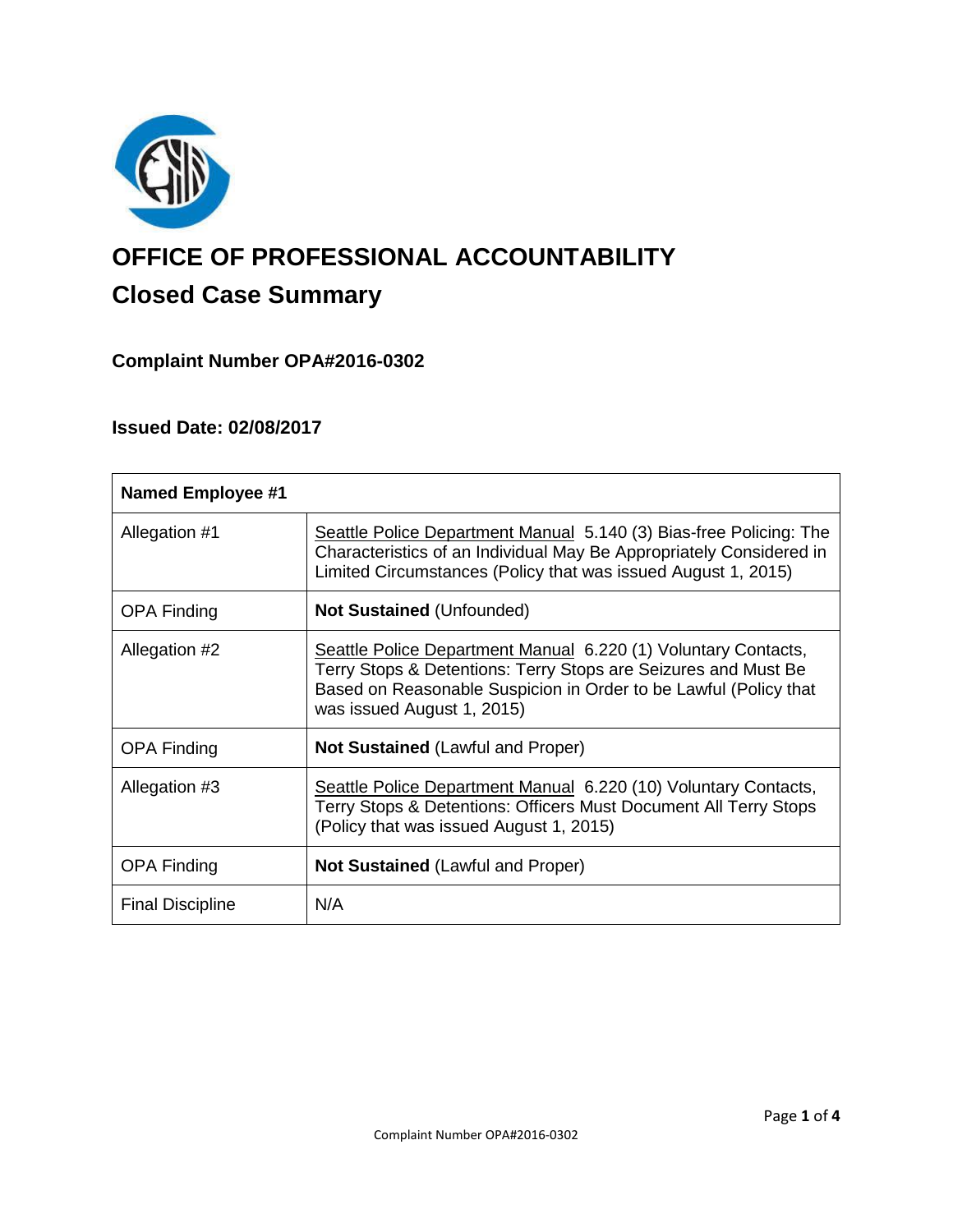| <b>Named Employee #2</b> |                                                                                                                                                                                                                                    |
|--------------------------|------------------------------------------------------------------------------------------------------------------------------------------------------------------------------------------------------------------------------------|
| Allegation #1            | Seattle Police Department Manual 5.140 (3) Bias-free Policing: The<br>Characteristics of an Individual May Be Appropriately Considered in<br>Limited Circumstances (Policy that was issued August 1, 2015)                         |
| <b>OPA Finding</b>       | <b>Not Sustained (Unfounded)</b>                                                                                                                                                                                                   |
| Allegation #2            | Seattle Police Department Manual 6.220 (1) Voluntary Contacts,<br>Terry Stops & Detentions: Terry Stops are Seizures and Must Be<br>Based on Reasonable Suspicion in Order to be Lawful (Policy that<br>was issued August 1, 2015) |
| <b>OPA Finding</b>       | <b>Not Sustained (Unfounded)</b>                                                                                                                                                                                                   |
| Allegation #3            | Seattle Police Department Manual 6.220 (10) Voluntary Contacts,<br>Terry Stops & Detentions: Officers Must Document All Terry Stops<br>(Policy that was issued August 1, 2015)                                                     |
| <b>OPA Finding</b>       | <b>Not Sustained (Unfounded)</b>                                                                                                                                                                                                   |
| <b>Final Discipline</b>  | N/A                                                                                                                                                                                                                                |

## **INCIDENT SYNOPSIS**

The Named Employees were dispatched to a report of a possible burglary.

## **COMPLAINT**

The complainant alleged that there was possible bias by the Named Employees for detaining a black individual when the description provided to 911 was white.

## **INVESTIGATION**

The OPA investigation included the following actions:

- 1. Review of the complaint
- 2. Review of In-Car Videos (ICV)
- 3. Search for and review of all relevant records and other evidence
- 4. Interviews of SPD employees

#### **ANALYSIS AND CONCLUSION**

The complainant alleged that Named Employee #1 and Named Employee #2 may have acted out of racial bias when they stopped and detained an African-American male subject as a possible burglary suspect who had been described as a while male. The OPA investigation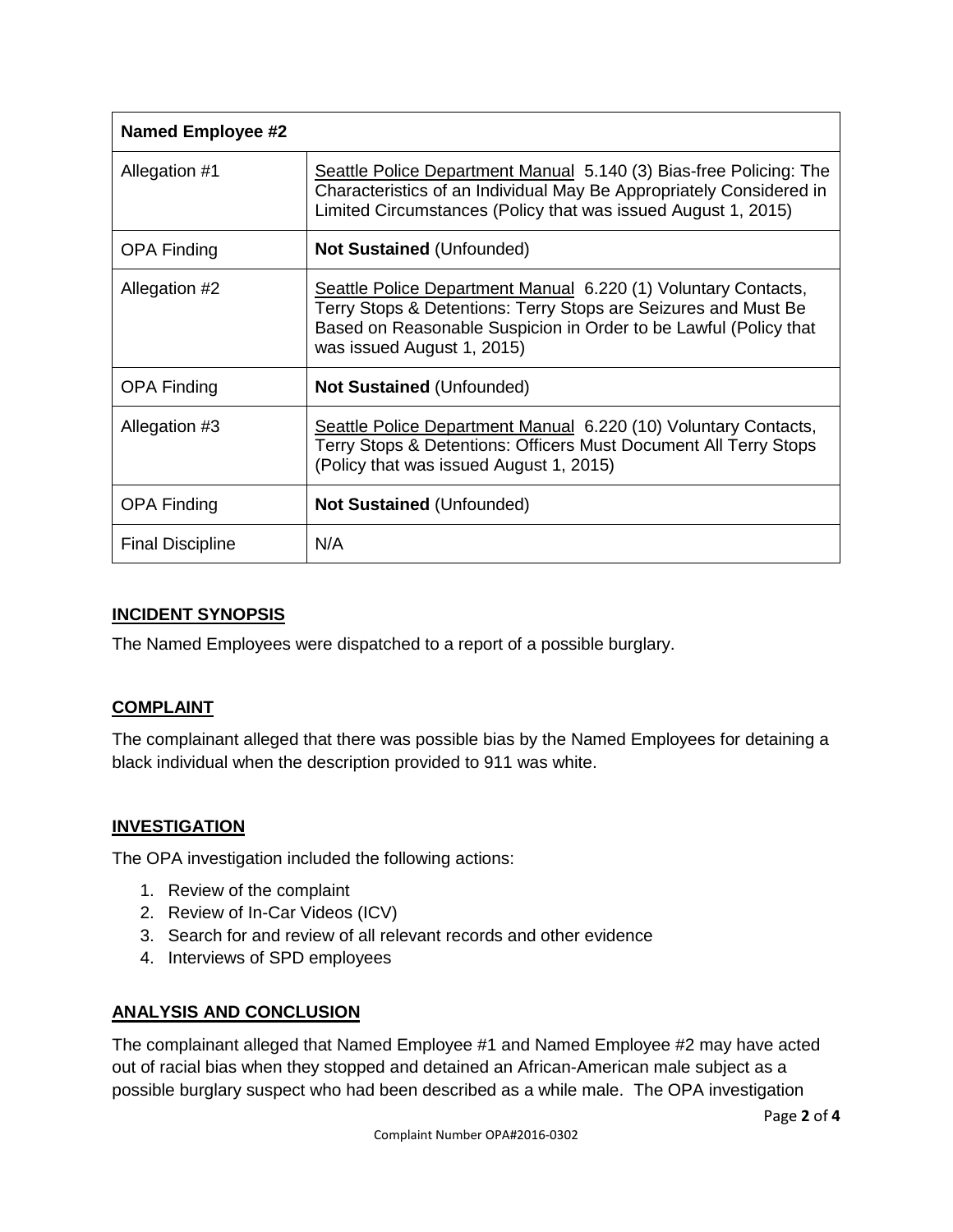found that Named Employee #1 stopped and briefly detained an African-American male who matched the suspect description in the approximate age, clothing and the presence of a skateboard. The person stopped was a different race than that given for the suspect, but did match on the age, clothing and presence of a skateboard. Named Employee #1 told OPA that he recognized the difference in race, but believed the other matches along with relative closeness as to time and proximity provided him with reasonable suspicion as required to make an investigative detention (also known as a Terry Stop). Based on the preponderance of the evidence, the OPA Director agreed that Named Employee #1 had sufficient articulable facts to form a reasonable suspicion that the person he stopped was involved in criminal activity and that this, rather than any racial bias on the part of Named Employee #1 was the reason for the stop.

The OPA investigation found that Named Employee #1 did complete a Street Check form to document his brief investigatory detention of the subject.

The OPA investigation found that Named Employee #2 was not the officer who made the decision to stop the African-American male as a possible match to the burglary suspect. That decision was made by Named Employee #1. Named Employee #2 only acted as an assisting officer. Furthermore, the OPA investigation found no evidence that either Named Employee #1 or Named Employee #2 took any police action based on racial bias.

## **FINDINGS**

## **Named Employee #1**

#### Allegation #1

A preponderance of the evidence showed that Named Employee #1 had sufficient articulable facts to form a reasonable suspicion that the person he stopped was involved in criminal activity and that this, rather than any racial bias on the part of Named Employee #1 was the reason for the stop. Therefore a finding of **Not Sustained** (Unfounded) was issued for *Bias-free Policing: The Characteristics of an Individual May Be Appropriately Considered in Limited Circumstances.*

#### Allegation #2

A preponderance of the evidence showed that Named Employee #1 had sufficient articulable facts to form a reasonable suspicion that the person he stopped was involved in criminal activity and that this, rather than any racial bias on the part of Named Employee #1 was the reason for the stop. Therefore a finding of **Not Sustained** (Lawful and Proper) was issued for *Voluntary Contacts, Terry Stops & Detentions: Terry Stops are Seizures and Must Be Based on Reasonable Suspicion in Order to be Lawful.*